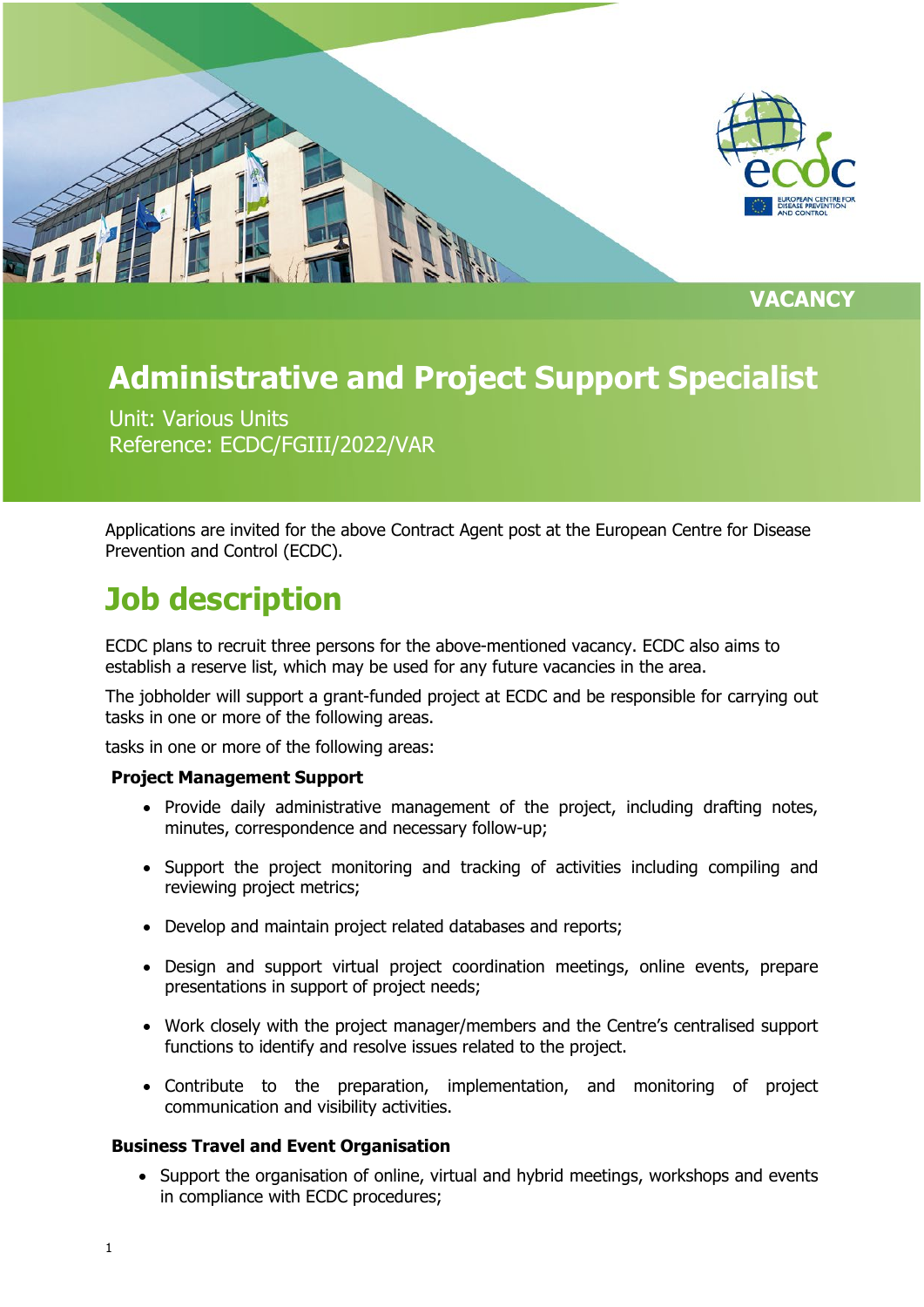- Collaborate with ECDC suppliers in the provisions of event-related services such as venue rental, catering, security, accommodation and travel arrangements;
- Provide financial and administrative support in management of the events, including planning, preparation, organisation, and follow-up of events, including services to ECDC staff and meeting delegates with their travel and hotel arrangements;
- Guide and support on workflows, guidelines and rules on travel arrangements, meeting organisations and reimbursements;
- Process travel requests, mission orders, travel claims and reimbursement applications;
- Verify invoices and registration of travel and financial information into ECDC monitoring systems.

**General administrative support** applicable to all areas mentioned above:

- Provide support tasks in the area of financial administration such as follow up on budget implementation;
- Provide administrative support tasks in the area of procurement and contract management, such as support in completing procurement documents based on templates, handling correspondence with contractors and follow up on the implementation of individual procurement procedures and orders placed under existing contracts;
- Carry out support tasks in the area of event and meeting organisation;
- Communicate, cooperate and liaise with a range of internal and external stakeholders;
- Develop and maintain databases and reports;
- Carry out a range of administrative tasks including filing, archiving, document registration, maintaining databases, etc.
- Provide guidance and support on workflows and procedure in compliance with ECDC procedures;
- Any other tasks related to his/her area of work as requested.
- •

### **Qualifications and experiences required**

### **A. Formal requirements**

In order to be an eligible candidate you need to fulfil a set of formal requirements. These requirements are: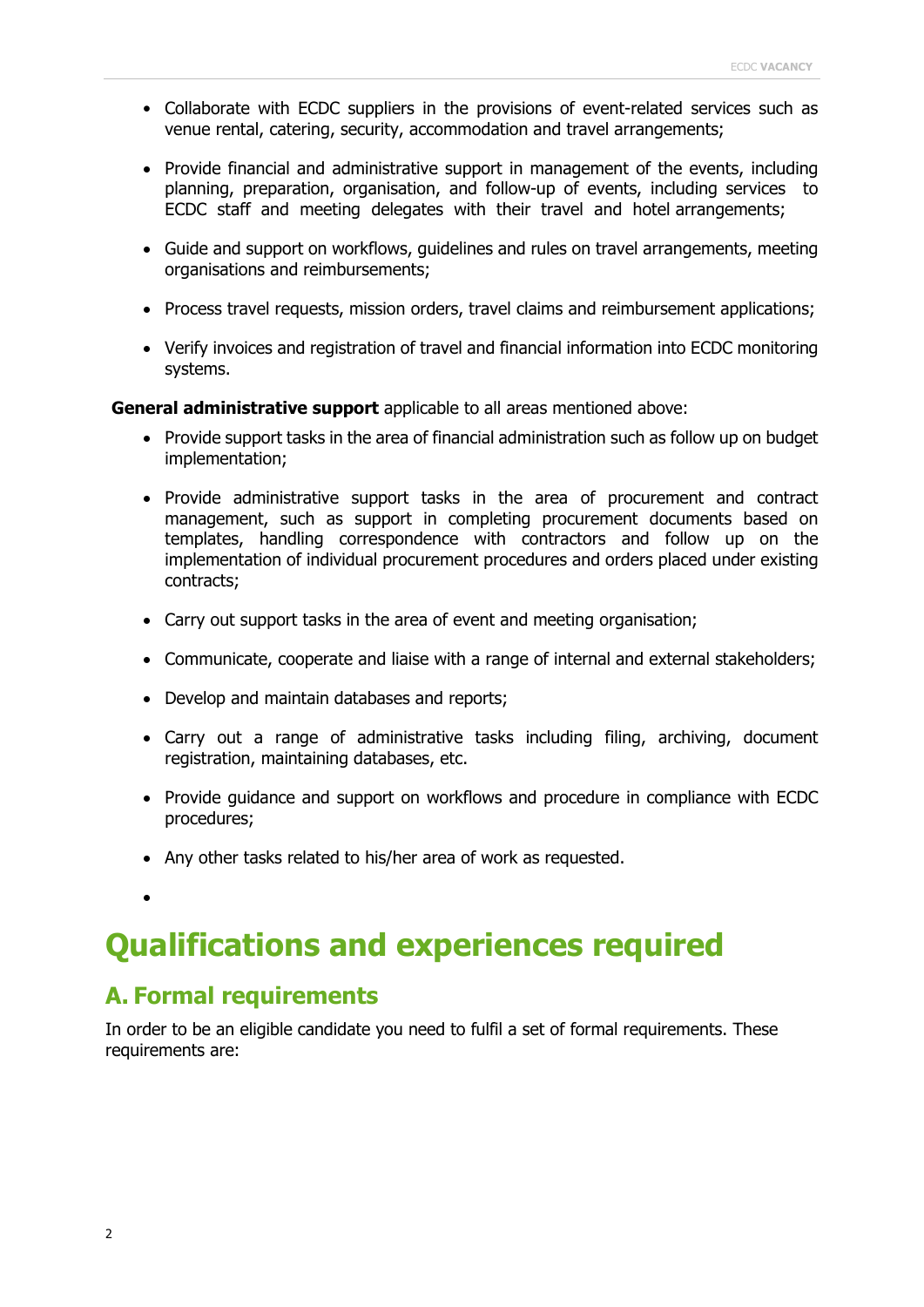- A post-secondary education attested by a diploma, or a secondary education attested by a diploma giving access to post-secondary education and appropriate professional experience of 3 years<sup>1</sup>;
- Thorough knowledge of one of the official EU languages and a satisfactory knowledge of another official EU language to the extent necessary for the performance of his/her duties $\zeta$ ;
- Nationality of one of the EU Member States or of Norway, Iceland or Liechtenstein;
- To be entitled to his or her full rights as a citizen<sup>3</sup>;
- To have fulfilled any obligations imposed by the applicable laws on military service;
- Meet the character requirements for the duties involved; and
- Be physically fit to perform the duties linked to the post.

### **B. Selection criteria**

To qualify for this post we have identified **essential criteria** with regard to professional experience/knowledge and personal characteristics/interpersonal skills.

### **Professional experience/knowledge:**

- At least 3 years, following the award of the diploma, of professional experience acquired in positions relevant to the job description;
- Proven professional experience and knowledge in at least one of the following fields: project management support, business travel and event organisation;
- Experience in working with support tasks in the areas of procurement, contract management, budgets and/or statistics;
- Experience in working in a multicultural environment;
- Excellent command of Microsoft Office (Word, Excel, PowerPoint, Outlook) and experience in maintaining databases;
- Excellent level of English, both written and spoken.

### **Personal characteristics/interpersonal skills:**

- Excellent team-working ability as well as ability to work independently;
- Strong interpersonal skills and the ability to communicate with people at all levels within the organisation as well as external partners;
- Very well developed service-oriented approach;
- High level of tact and discretion;
- High sense of responsibility, ability to deliver results and attention to detail;
- Very good organisational skills, ability to prioritise tasks and to handle many issues at once.

<sup>1</sup> Only diplomas and certificates that have been awarded in EU member states or that are the subject of equivalence certificates issued by authorities in the said Member states shall be taken into consideration.

<sup>2</sup> Candidates with a non-official EU language or English as their mother tongue must provide proof of their level of a second language with a certificate (B1 or more).

<sup>3</sup> Prior to the appointment, the successful candidate will be asked to provide a certificate from the police file to the effect of nonexisting criminal record.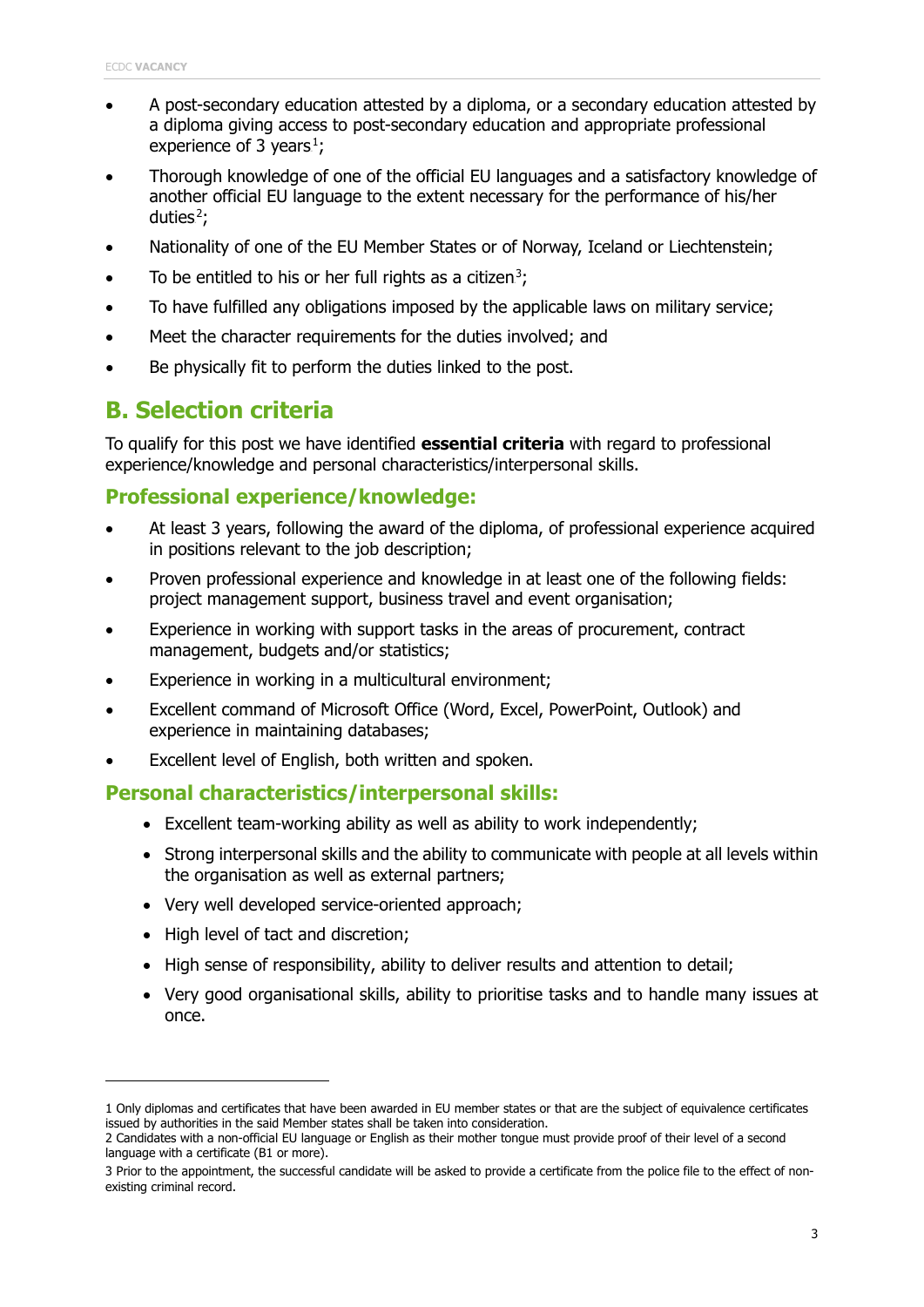Depending on the number of applications received, the selection committee may apply stricter requirements within the aforementioned selection criteria.

# **Equal Opportunities**

ECDC is an equal opportunities employer and encourages applications from all candidates who fulfil the eligibility and selection criteria without any distinction on grounds of age, race, political, philosophical or religious conviction, gender or sexual orientation and regardless of disabilities.

# **Appointment and conditions of employment**

The jobholder will be appointed on the basis of a shortlist proposed by the Selection Committee to the Director. This vacancy notice is the basis for the establishment of the Selection Committee's proposal. Candidates will be requested to undergo written tests. Candidates should note that the proposal may be made public and that inclusion in the shortlist does not guarantee recruitment. The shortlist of candidates will be established following an open selection process.

The successful candidate will be recruited as a contract agent, pursuant to article 3a) of the Conditions of Employment of Other Servants of the European Union, for a limited period of four years with a contract that may be renewed depending on the project funding. The appointment will be in **Function Group III.**

Applicants should note the requirement under the EU staff regulations for all new staff to successfully complete a probationary period of nine months.

For any further information on contractual and working conditions, please refer to the Conditions of Employment of Other Servants of the European Communities, which are available at the following link:

<https://eur-lex.europa.eu/legal-content/EN/TXT/?uri=CELEX%3A01962R0031-20140501>

The place of employment will be Stockholm, where the Centre has its activities.

### **Reserve list**

A reserve list may be created and used for recruitment, should similar vacancies arise. It will be valid until 31 December of the same year as the application deadline and may be extended.

# **Application procedure**

**To apply please send a completed application to [Recruitment@ecdc.europa.eu](mailto:Recruitment@ecdc.europa.eu) clearly indicating the vacancy reference and your family name in the subject line of the email.**

**For your application to be valid you must complete all required sections of the application form, which should be submitted in Word or PDF format and preferably**  in English<sup>4</sup>. Any incomplete applications will be considered invalid.

<sup>4</sup> This vacancy notice has been translated into all official EU languages from its English original. As the language of day-to-day operations in the Agency is generally English, ECDC prefers to receive the application in English.